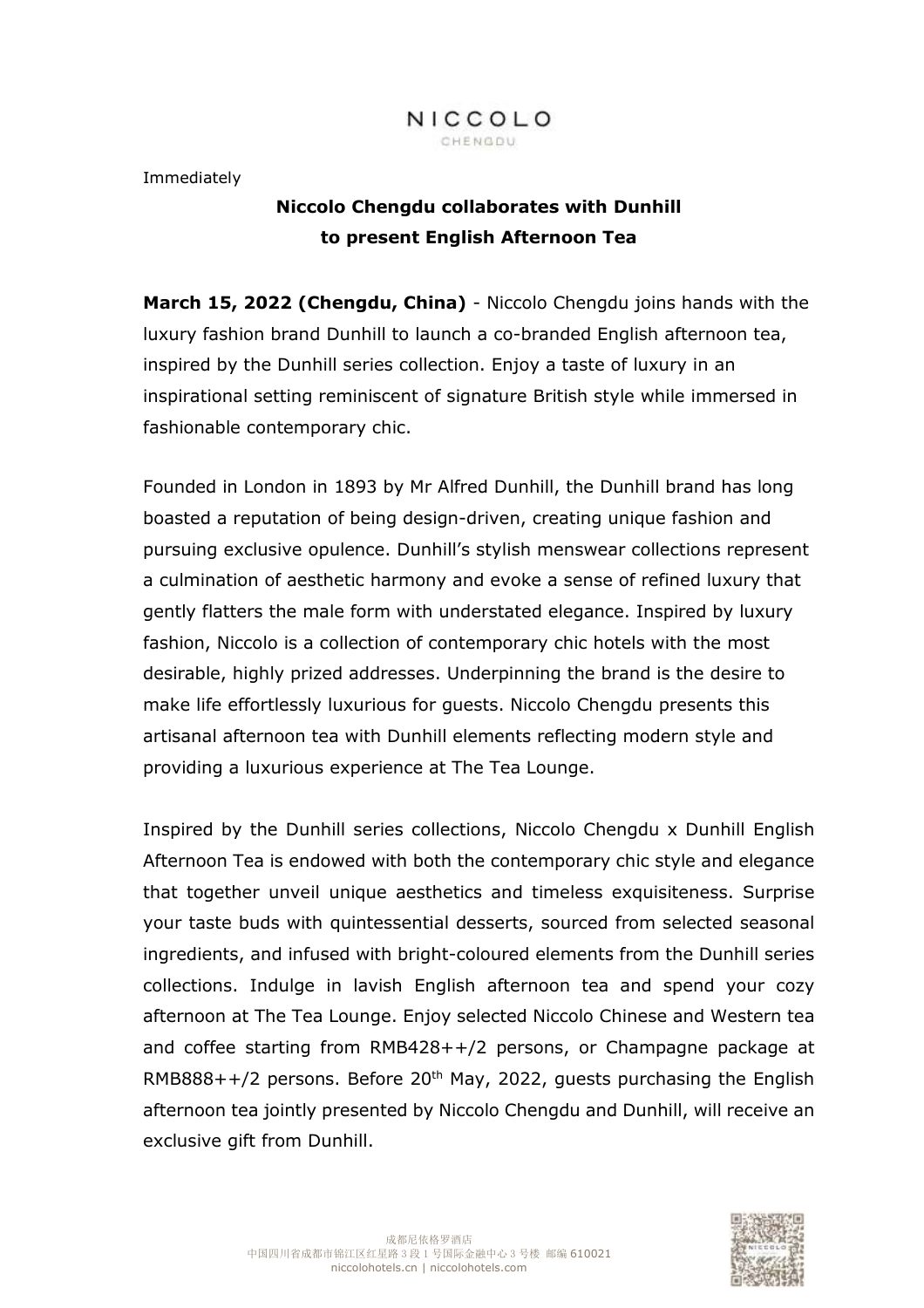# NICCOLO CHENGDU

Address: The Tea Lounge, 3F Niccolo Chengdu, Tower 3, IFS, Section 3, Hongxing Road, Jingjiang District, Chengdu, Sichuan, China. Reservation may be made at niccolohotels.cn or hotel official WeChat.

#### **About Dunhill**

Founded in London in 1893 by Mr. Alfred Dunhill, the Dunhill brand has long boasted a reputation of being design-driven, creating unique fashion and pursuing exclusive opulence. Dunhill is nowadays a quintessential British luxury menswear brand that operates more than 90 boutiques across 16 countries in cities such as London, New York, Paris, Tokyo, Osaka, Shanghai, Beijing, Hong Kong and Dubai.

\*END\*

## **About Niccolo Chengdu NEW ENCOUNTERS. TIMELESS PLEASURES.**

Niccolo is a collection of five contemporary chic hotels inspired by luxury fashion, all with desirable, highly prized addresses. Underpinning the brand is the desire to make life effortlessly luxurious for guests. Located at Chengdu's celebrated International Finance Square within the Chun Xi Road business district, Niccolo Chengdu occupies desirable and fashionable addresses and offers seasoned travelers a choice of 238 spacious luxurious guestrooms and suites with fashioninspired interiors by leading designers. The Niccolo culinary journey combines culture and gastronomy in a range of exceptional dining experiences with its signature cuisines. Niccolo is Chengdu's epicentre for business events and celebrations by offering unprecedented choice of flexible spaces and highly attentive event service to create memorable experience for guests. Niccolo Chengdu is a member of the Global Hotel Alliance (GHA), the world's largest alliance of independent hotel brands, bringing together 35 brands with over 500 hotels in 85 countries.

Further details on Niccolo Chengdu are available at [niccolohotels.com.](file:///C:/Users/cora.wu1/Documents/WeChat%20Files/wxid_rye4kf0arha012/FileStorage/File/2022-01/niccolohotels.com)

#### **About Global Hotel Alliance**

Launched in 2010, GHA DISCOVERY is the world's largest loyalty programme for independent hotel brands, featuring more than 500 hotels, resorts and palaces across 35 brands. Members enjoy VIP recognition, thoughtful benefits and generous rewards at home or away. Recently the programme has evolved to include an